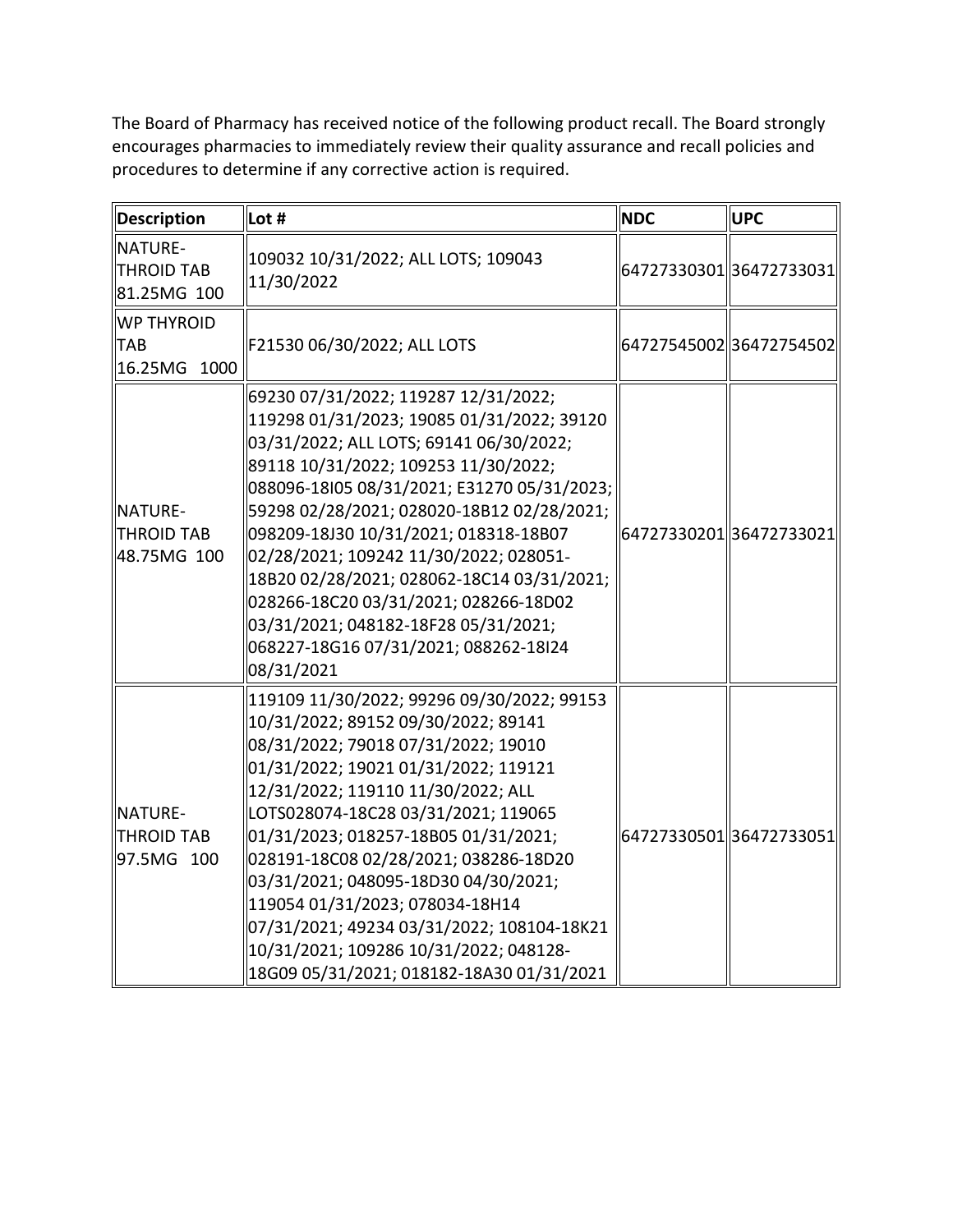| <b>Description</b>                           | $\vert$ Lot #                                                                                                                                                                                                                                                                                                                                                                                                                                                                                                                                                                                                                                                                                                                                             | <b>NDC</b> | <b>UPC</b>               |
|----------------------------------------------|-----------------------------------------------------------------------------------------------------------------------------------------------------------------------------------------------------------------------------------------------------------------------------------------------------------------------------------------------------------------------------------------------------------------------------------------------------------------------------------------------------------------------------------------------------------------------------------------------------------------------------------------------------------------------------------------------------------------------------------------------------------|------------|--------------------------|
| NATURE-<br>THROID TAB<br>97.5MG 1000         | 127246-18A23 01/31/2021; 49170 03/31/2022;<br>49245 06/30/2022; 79029 08/31/2022; 99153<br>  10/31/2022; ALL LOTSF91620 06/30/2023;<br>119110 11/30/2022; 49282 04/30/2022;<br>E41270 05/31/2023; 028063-18C27<br>03/31/2021; 99131 10/31/2022; 119065<br>01/31/2023; 028052-18C09 03/31/2021;<br>028159-18C05 02/28/2021; 028160-18C03<br>02/28/2021; 018034-18B16 02/28/2021;<br>048095-18D09 04/30/2021; 088240-18I12<br>  09/30/2021; 119054 01/31/2023; 018151-<br>18A27 01/31/2021                                                                                                                                                                                                                                                                  |            | 64727330502 36472733052  |
| <b>NATURE-</b><br>THROID TAB<br>48.75MG 1000 | ALL LOTS; 89118 10/31/2022; 69230<br>07/31/2022; 69141 06/30/2022; 19085<br>01/31/2022; 39142 03/31/2022; E31270<br>05/31/2023; 068227-18G15 07/31/2021;<br>  119287 12/31/2022; 088262-18I25 08/31/2021;  64727330202  36472733022 <br>048182-18F28 05/31/2021; 028266-18D30<br>03/31/2021; 028266-18C27 03/31/2021;<br>028051-18B19 02/28/2021; 109242<br>  11/30/2022; 119298 01/31/2023                                                                                                                                                                                                                                                                                                                                                               |            |                          |
| <b>NATURE-</b><br>THROID TAB<br>32.5MG 1000  | 99175 10/31/2022; 59267 11/30/2020; 127300-<br>  18A28 01/31/2021; 20204 05/31/2023; 29312<br>02/28/2022; 39153 02/28/2022; 127288-18A05<br>  12/31/2020; 69229 07/31/2022; 79096<br>08/31/2022; 89107 09/30/2022; 127213-17L21<br>  12/31/2020; 99164 10/31/2022; ALL LOTS;<br>  19096 01/31/2022; 89252 09/30/2022; 038124-<br>  18D03 03/31/2021; 127202-17L14 12/31/2020;<br>018215-18B13 02/28/2021; 028126-18C02<br>02/28/2021; 028137-18C16 03/31/2021;<br>038135-18D09 03/31/2021; 038135-18F15<br>03/31/2021; 068216-18G16 07/31/2021;<br>  117125-17L06 11/30/2020; 028126-18C05<br>02/28/2021; 117136-17L10 12/31/2020;<br>088251-18l21 09/30/2021; 018128-18B02<br>01/31/2021; 10082 03/31/2023; 20215<br>05/31/2023; 098178-18K09 10/31/2021 |            | 64727329902 36472732992  |
| NATURE-<br><b>THROID TAB</b><br>162.5MG 100  | C20710 03/31/2023; C20800 04/30/2023;<br>20248 02/28/2023; ALL LOTS                                                                                                                                                                                                                                                                                                                                                                                                                                                                                                                                                                                                                                                                                       |            | 64727331001  36472733101 |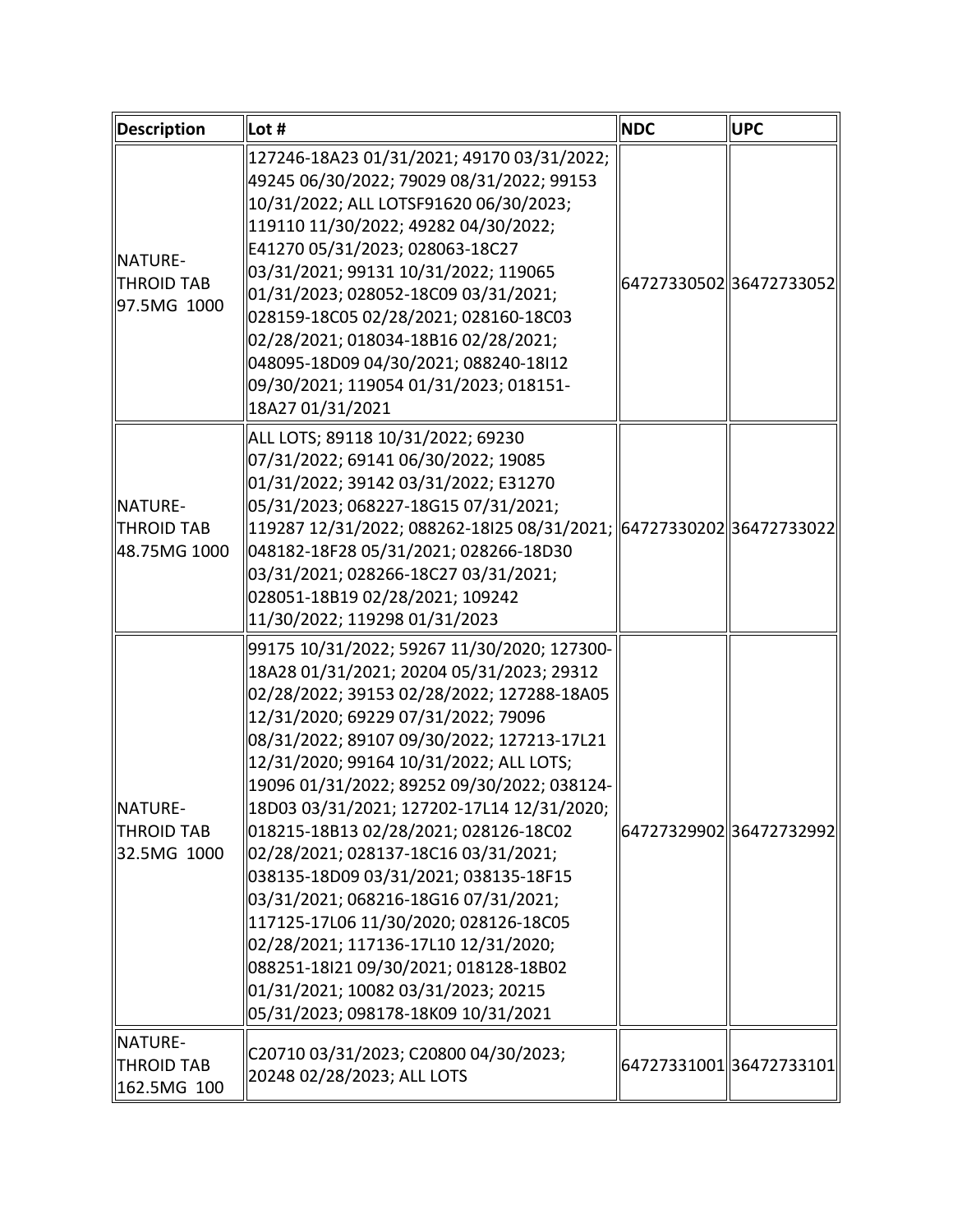| Description                                        | $\vert$ Lot #                                                                                                                                                                                                                                                                                                                                                                                                | <b>NDC</b> | <b>IUPC</b>             |
|----------------------------------------------------|--------------------------------------------------------------------------------------------------------------------------------------------------------------------------------------------------------------------------------------------------------------------------------------------------------------------------------------------------------------------------------------------------------------|------------|-------------------------|
| <b>INATURE-</b><br><b>THROID TAB</b><br>195MG 1000 | 20027 03/31/2023; 20038 04/30/2023; ALL<br>LOTS; D41000 05/31/2023                                                                                                                                                                                                                                                                                                                                           |            | 6472733120236472733122  |
| <b>NATURE-</b><br><b>THROID TAB</b><br>130MG 1000  | 119143 11/30/2022; 49181 02/28/2021;<br>E61270 07/31/2023; D11000 04/30/2023;<br>C20850 04/30/2023; ALL LOTS; 89263<br>09/30/2022; 89174 09/30/202279307<br>08/31/202269129 06/30/2022; 128244<br>  12/31/2021; 038297-18D09 03/31/2021;<br>  119098 03/31/2023; 119087 02/28/2023;<br> 109275 10/31/2022; 088143-18I17 08/31/2021;<br>058268-18F10 05/31/2021; 048053-18D10<br>05/31/2021; 49147 04/30/2022 |            | 64727330802 36472733082 |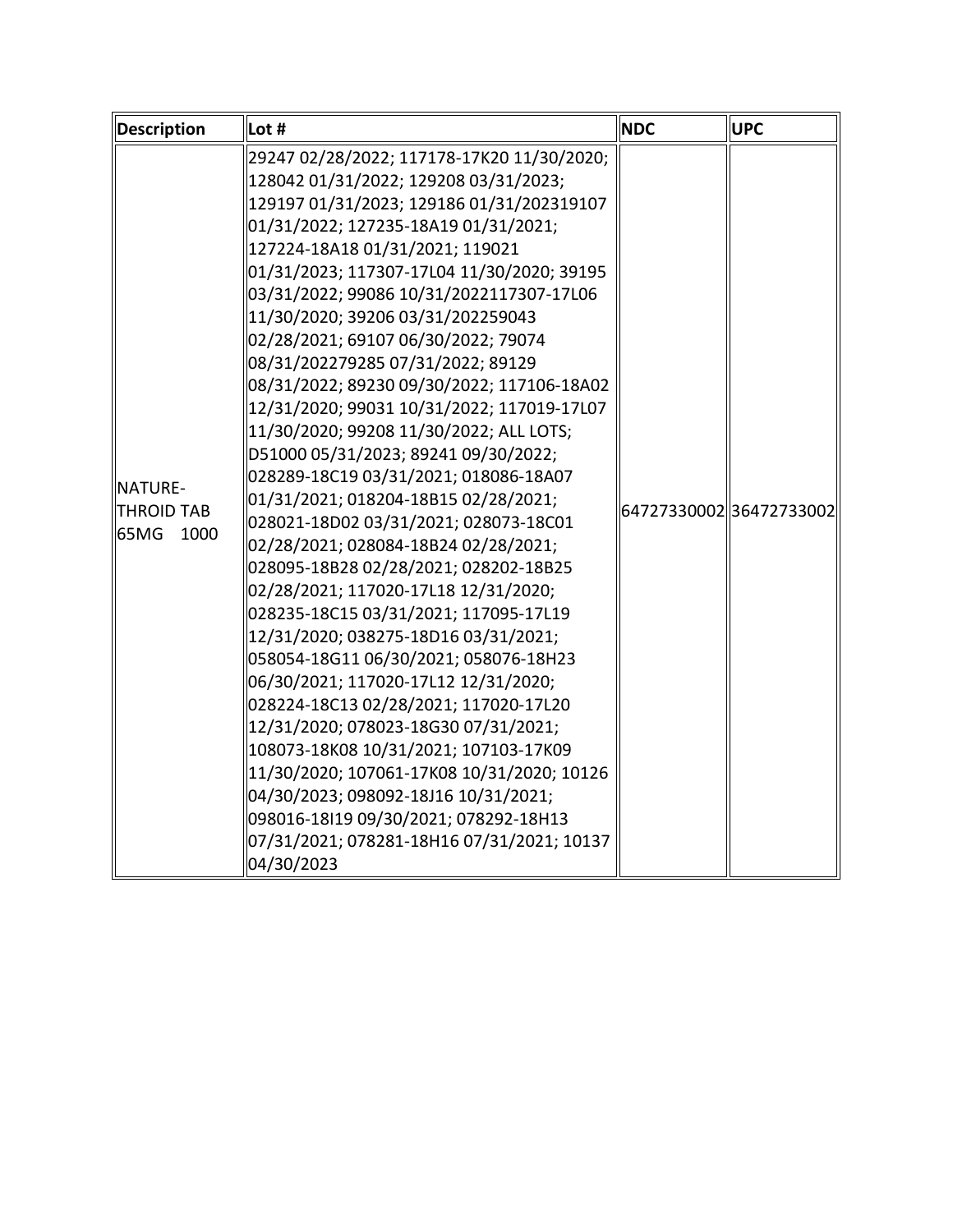| <b>Description</b>                                | Lot #                                                                                                                                                                                                                                                                                                                                                                                                                                                                                                                                                                                            | <b>NDC</b> | <b>UPC</b>              |
|---------------------------------------------------|--------------------------------------------------------------------------------------------------------------------------------------------------------------------------------------------------------------------------------------------------------------------------------------------------------------------------------------------------------------------------------------------------------------------------------------------------------------------------------------------------------------------------------------------------------------------------------------------------|------------|-------------------------|
|                                                   | 59065 11/30/2020; 127299-18A12 01/31/2021;<br>127288-18A06 12/31/2020; 128277<br> 12/31/2021; 19096 01/31/2022; 20204<br>  05/31/2023; 29312 02/28/2022; 39131<br>03/31/2022; 59267 11/30/2020; 69229<br>  07/31/2022; 79096 08/31/2022; 89107<br>  09/30/2022; 99164 10/31/2022; 99175                                                                                                                                                                                                                                                                                                          |            |                         |
| <b>NATURE-</b><br><b>THROID TAB</b><br>32.5MG 100 | 10/31/2022; 99186 11/30/2022; 99307<br>09/30/2022; 127277-17L22 12/31/2020; ALL <br>LOTS; 028126-18C04 02/28/2021; 018128-<br> 18B03 01/31/2021; 018117-18B01 01/31/2021;<br>127202-17L17 12/31/2020; 028137-18C15<br>03/31/2021; 028137-18C29 03/31/2021;<br>038124-18D04 03/31/2021; 038124-18E07<br>03/31/2021; 038135-18D08 03/31/2021;<br>038135-18F14 03/31/2021; 119265<br> 12/31/2022; 068216-18G15 07/31/2021;<br>119276 01/31/2023; 117136-17L11<br>12/31/2020; 10082 03/31/2023; 10071<br>02/28/2023; 098178-18K05 10/31/2021;<br>088251-18I24 09/30/2021; 078045-18H03<br>07/31/2021 |            | 64727329901 36472732991 |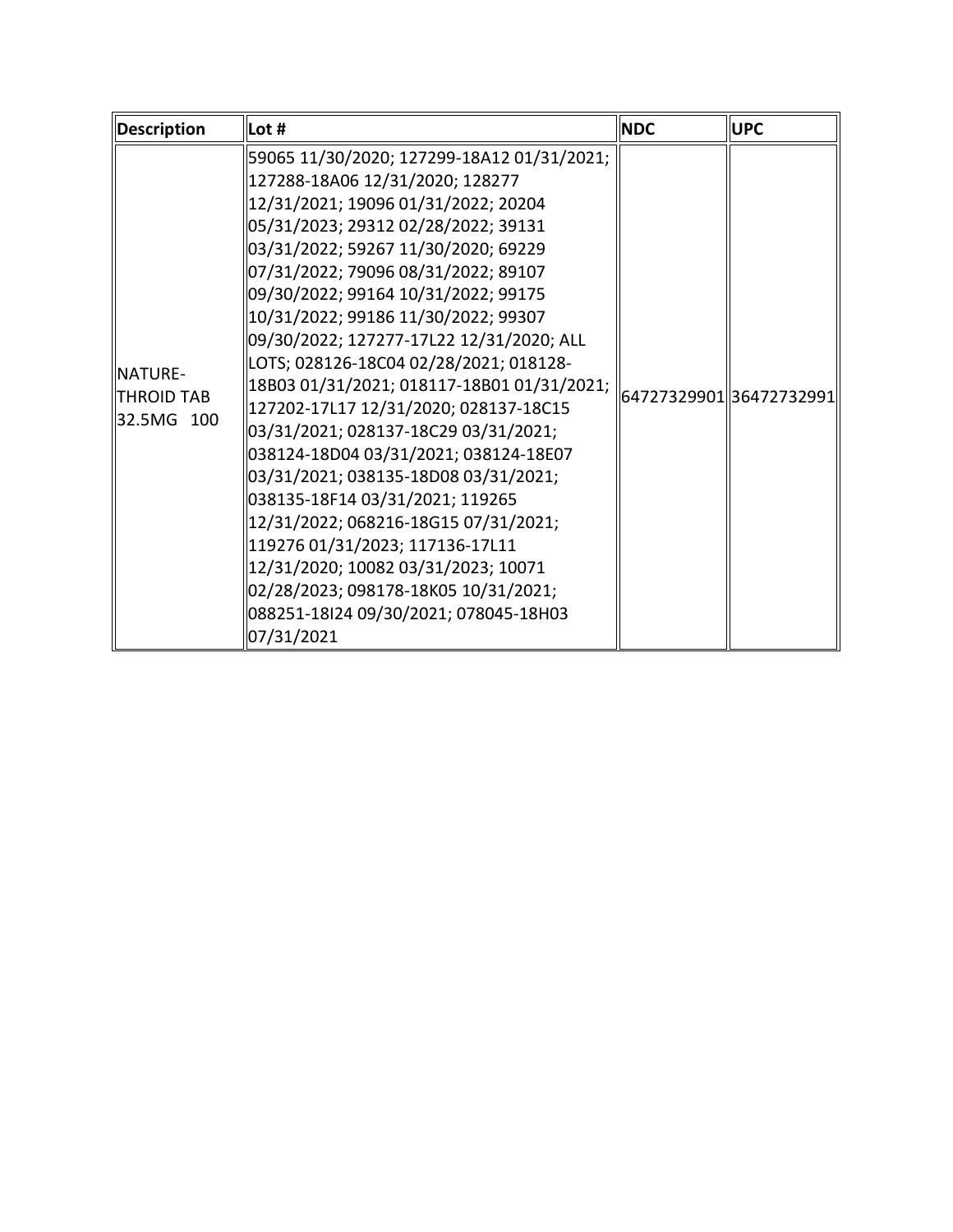| <b>Description</b> | $\vert$ Lot #                               | <b>NDC</b> | <b>UPC</b>              |
|--------------------|---------------------------------------------|------------|-------------------------|
|                    | 10126 04/30/2023; 117167-17K16 11/30/2020;  |            |                         |
|                    | 117148-18A09 01/31/2021; 117137-18A10       |            |                         |
|                    | 12/31/2020; 109231 12/31/2022; 109220       |            |                         |
|                    | 12/31/2022; 117201-17K21 11/30/2020;        |            |                         |
|                    | 107092-17K13 11/30/2020; 127224-18A11       |            |                         |
|                    | 01/31/2021; 098092-18J15 10/31/2021;        |            |                         |
|                    | 098038-18J01 09/30/2021; 108062-18K12       |            |                         |
|                    | 10/31/2021; 117318-17L05 11/30/2020;        |            |                         |
|                    | 119010 01/31/2022119309 12/31/2022;         |            |                         |
|                    | 128031 01/31/2022; 129186 01/31/2023;       |            |                         |
|                    | 129197 01/31/2023; 19225 02/28/2022; 29236  |            |                         |
|                    | 02/28/2022; 49192 11/30/2020; 39217         |            |                         |
|                    | 03/31/2022; 018075-18A31 01/31/2021;        |            |                         |
|                    | 098027-18l25 09/30/2021; 119021 01/31/2023; |            |                         |
|                    | 058279-18G02 05/31/2021; 49158 11/30/2020;  |            |                         |
|                    | 028010-18C22 03/31/2021; 028213-18C07       |            |                         |
|                    | 02/28/2021; 028224-18C12 02/28/2021;        |            |                         |
|                    | 028235-18C17 03/31/2021; 038082-18D04       |            |                         |
| <b>NATURE-</b>     | 03/31/2021; 038093-18D05 03/31/2021;        |            |                         |
| <b>THROID TAB</b>  | 038264-18D18 03/31/2021; 048031-18D26       |            | 64727330001 36472733001 |
| 65MG<br>100        | 04/30/2021; 048117-18D14 04/30/2021;        |            |                         |
|                    | 028073-18B28 02/28/2021; 058065-18H06       |            |                         |
|                    | 06/30/2021; 097209-17J20 10/31/2020;        |            |                         |
|                    | 058300-18G04 05/31/2021; 078258-18G27       |            |                         |
|                    | 07/31/2021; 078269-18G26 07/31/2021;        |            |                         |
|                    | 078270-18H10 07/31/2021v088208-18I12        |            |                         |
|                    | 08/31/2021; 088239-18I13 08/31/2021;        |            |                         |
|                    | 097112-17J16 10/31/2020; 097123-17K07       |            |                         |
|                    | 10/31/2020; 097134-17J11 10/31/2020;        |            |                         |
|                    | 097198-17J23 10/31/2020; 058043-18G23       |            |                         |
|                    | 06/30/2021; 99219 11/30/2022; 49114         |            |                         |
|                    | 11/30/202099274 09/30/2022; 99208           |            |                         |
|                    | 11/30/2022; 99197 10/31/202299097           |            |                         |
|                    | 10/31/2022; 99031 10/31/2022; 99020         |            |                         |
|                    | 09/30/202289130 09/30/2022; 59043           |            |                         |
|                    | 02/28/2021ALL LOTS79274 07/31/2022; 49223   |            |                         |
|                    | 11/30/2020; 59054 02/28/2021; 69118         |            |                         |
|                    | 06/30/2022; 69196 06/30/2022; 79052         |            |                         |
|                    | 07/31/2022; 79085 08/31/2022                |            |                         |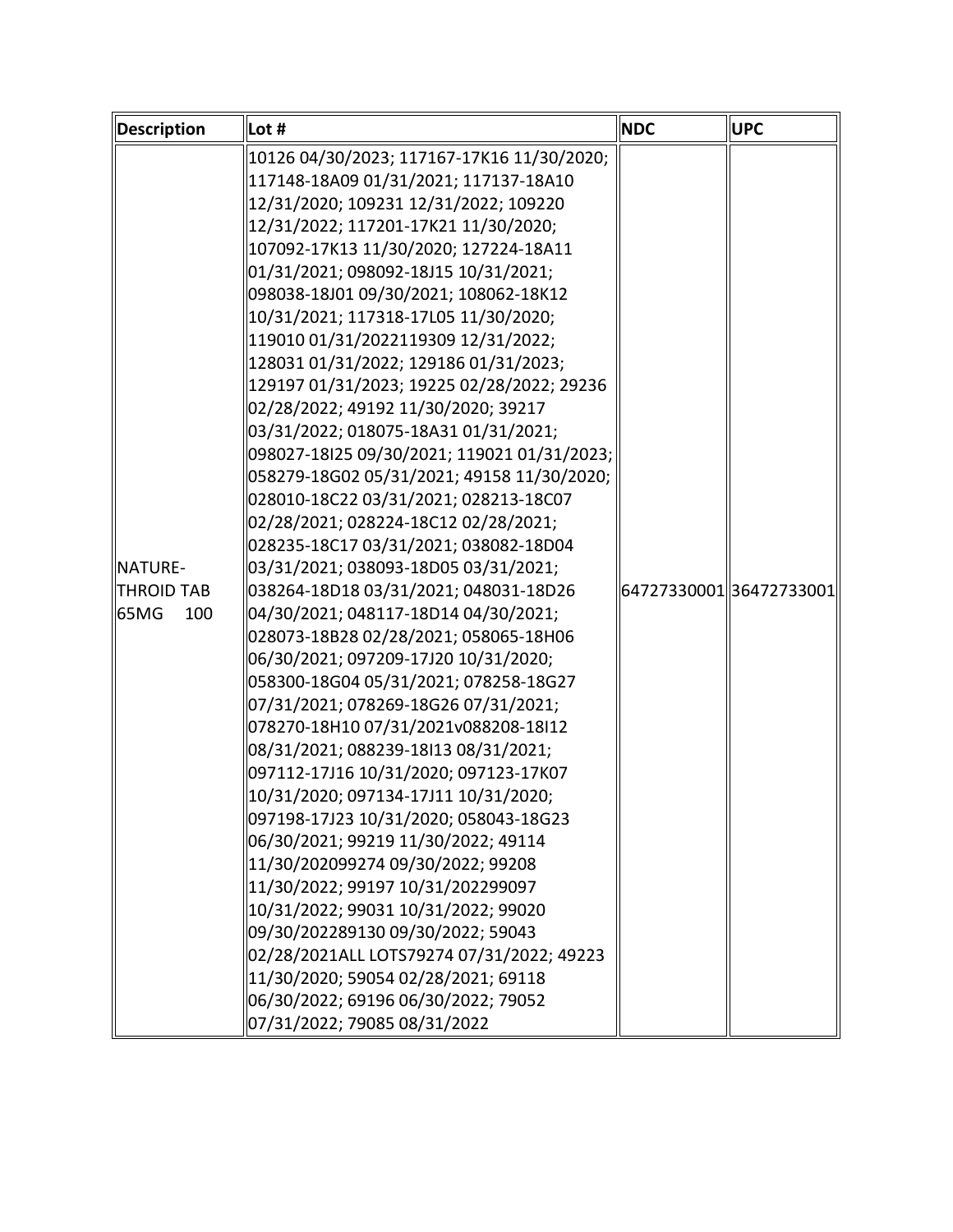| Description                                          | Lot #                                                                                                                                                                                                                                                                                                                                                                                                                                                                                                      | <b>NDC</b>              | <b>UPC</b>               |
|------------------------------------------------------|------------------------------------------------------------------------------------------------------------------------------------------------------------------------------------------------------------------------------------------------------------------------------------------------------------------------------------------------------------------------------------------------------------------------------------------------------------------------------------------------------------|-------------------------|--------------------------|
| NATURE-<br><b>THROID TAB</b><br>ll130MG<br>100       | 119132 11/30/2022; 098134-18J17 10/31/2021;<br>ALL LOTS; 99119 10/31/2022; 89163<br>09/30/2022; 79296 08/31/2022; 79063<br>08/31/2022; 69130 06/30/2022; 49293<br>04/30/2022; 49169 02/28/2021; 119154<br>11/30/2022; 038233-18C30 03/31/2021;<br>  119076 12/31/2022; 038211-18C26<br>03/31/2021; 119087 02/28/2023; 048042-<br>18D07 04/30/2021; 048171-18F04 05/31/2021;<br>088121-18H29 08/31/2021; 088132-18I04<br>08/31/2021; 098103-18J29 10/31/2021; 109264<br>10/31/2022; 038200-18C23 03/31/2021 | 64727330801 36472733081 |                          |
| NATURE-<br><b>THROID TAB</b><br>195MG<br>100         | D31000 04/30/2023; ALL LOTS; 20259<br>02/28/2023; 20038 04/30/2023                                                                                                                                                                                                                                                                                                                                                                                                                                         |                         | 64727331201  36472733121 |
| <b>NATURE-</b><br><b>THROID TAB</b><br>113.75MG 100  | ALL LOTS; C10710 03/31/2023; E31390<br>05/31/2023; E51270 05/31/2023; 20226<br>02/28/2023                                                                                                                                                                                                                                                                                                                                                                                                                  |                         | 64727330701  36472733071 |
| <b>INATURE-</b><br><b>THROID TAB</b><br>146.25MG 100 | 20061 05/31/2023; ALL LOTS                                                                                                                                                                                                                                                                                                                                                                                                                                                                                 |                         | 64727330901  36472733091 |
| <b>WP THYROID</b><br><b>TAB</b><br>100<br>81.25MG    | ALL LOTS; E11350 05/31/2022                                                                                                                                                                                                                                                                                                                                                                                                                                                                                |                         | 64727605001  36472760501 |
| <b>WP THYROID</b><br><b>TAB</b><br>100<br>113.75MG   | E31500 06/30/2022; ALL LOTS                                                                                                                                                                                                                                                                                                                                                                                                                                                                                |                         | 64727615001  36472761501 |
| WP THYROID<br>TAB 65MG 100                           | 119232 11/30/2021; 109010 10/31/2021;<br>99019 09/30/2021; ALL LOTS; 59309<br>  10/31/2020; 19149 01/31/2021; 119243<br>  12/31/2021; 118191 11/30/2020; 118180<br>  11/30/2020; 118179-18K21 11/30/2020;<br>118137-18K19 11/30/2020; 109021<br>11/30/2021; 118126-18K15 11/30/2020;<br>119198 11/30/2021                                                                                                                                                                                                  |                         | 64727575001 36472757501  |
| <b>WP THYROID</b><br><b>TAB</b><br>16.25MG 100       | ALL LOTS; F21530 06/30/2022                                                                                                                                                                                                                                                                                                                                                                                                                                                                                |                         | 64727545001 36472754501  |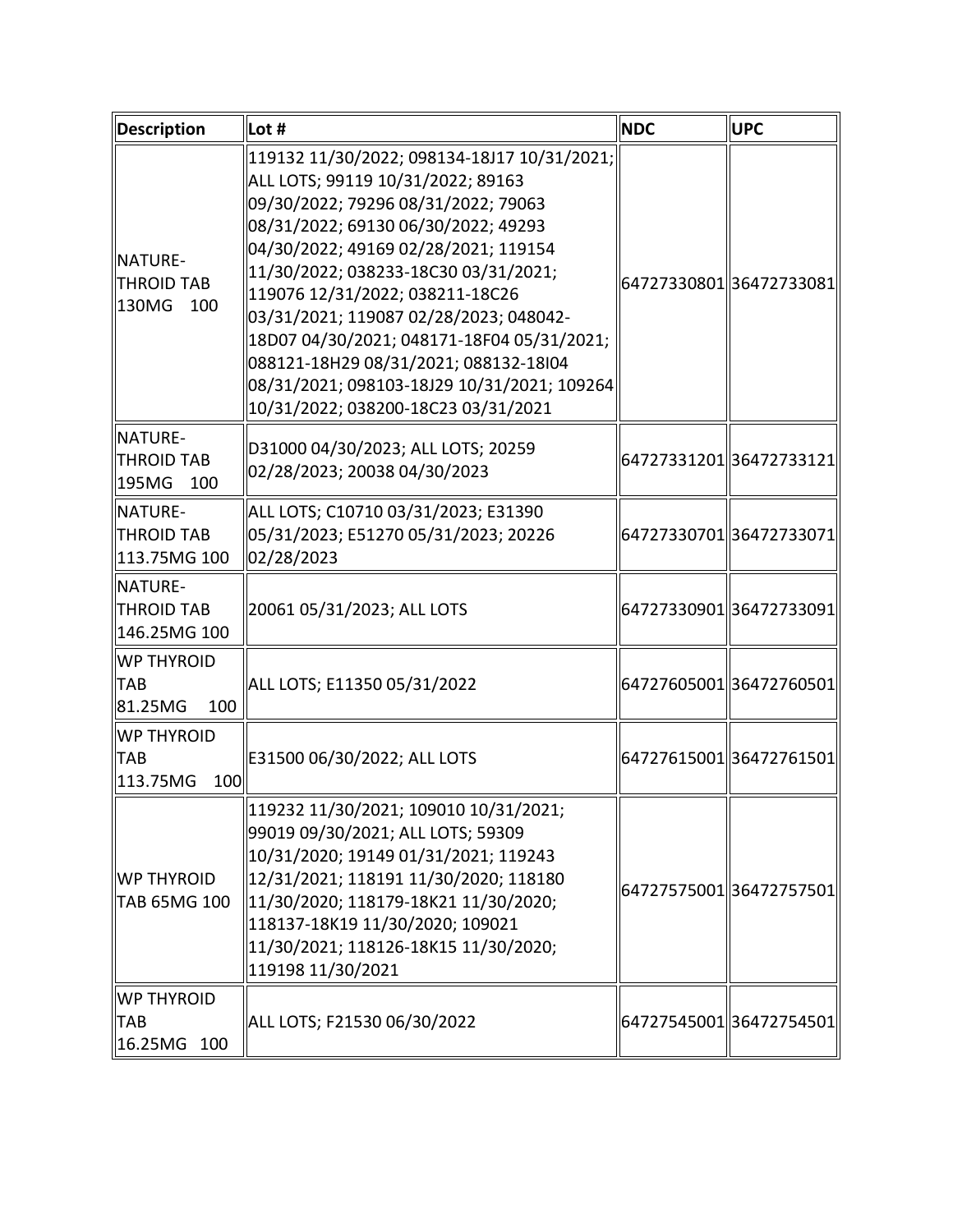| <b>Description</b>                             | $\ $ Lot #                                                                                                                                                                                                                                                                               | <b>NDC</b> | <b>UPC</b>              |
|------------------------------------------------|------------------------------------------------------------------------------------------------------------------------------------------------------------------------------------------------------------------------------------------------------------------------------------------|------------|-------------------------|
| <b>WP THYROID</b><br><b>TAB</b><br>130MG 100   | 10160 02/28/2022; ALL LOTS; 119186<br>01/31/2022                                                                                                                                                                                                                                         |            | 64727595001 36472759501 |
| <b>WP THYROID</b><br><b>TAB</b><br>32.5MG 100  | 10148 02/28/2022; 119142 01/31/2022; ALL<br><b>LOTS</b>                                                                                                                                                                                                                                  |            | 64727555001 36472755501 |
| <b>WP THYROID</b><br><b>TAB</b><br>48.75MG 100 | 10193 01/31/2022; 119153 01/31/2022; ALL<br><b>LOTS</b>                                                                                                                                                                                                                                  |            | 64727565001 36472756501 |
| <b>WP THYROID</b><br><b>TAB</b><br>97.5MG 100  | ALL LOTS; E21350 05/31/2022                                                                                                                                                                                                                                                              |            | 64727585001 36472758501 |
| NATURE-<br><b>THROID TB</b><br>113.75MG 1000   | E51270 05/31/2023; G21910 07/31/2023; ALL<br>LOTS; 20315 03/31/2023; E31390 05/31/2023                                                                                                                                                                                                   |            | 6472733070236472733072  |
| NATURE-<br><b>THROID TAB</b><br>81.25MG 1000   | 109043 11/30/2022; 109054 12/31/2022;<br>119032 12/31/2022; 119043 01/31/2023; ALL<br><b>ILOTS</b>                                                                                                                                                                                       |            | 64727330302 36472733032 |
| NATURE-<br><b>THROID TAB</b><br>162.5MG 1000   | 20016 03/31/2023; ALL LOTS; C20800<br>04/30/2023                                                                                                                                                                                                                                         |            | 64727331002 36472733102 |
| NATURE-<br><b>THROID TB</b><br>146.25MG 1000   | 20061 05/31/2023; ALL LOTS; E71270<br>06/30/2023                                                                                                                                                                                                                                         |            | 64727330902 36472733092 |
| Nature-Throid<br>Tab 113.75MG<br>30            | 20226 02/28/2023; 20315 03/31/2023; ALL<br>LOTS; 20226 02/28/2023; 20315 03/31/2023;<br>ALL LOTS; 20226 02/28/2023; 20315<br>03/31/2023; ALL LOTS                                                                                                                                        |            | 64727330704 36472733074 |
| Nature-Throid<br>Tab 130MG 30                  | 99108 10/31/2022; ALL LOTS; 79296<br>08/31/2022; 69130 06/30/2022; 69129<br>06/30/2022; 128266 12/31/2021; 109264<br>10/31/2022; 088143-18I20 08/31/2021;<br>088067-18H24 08/31/2021; 058268-18F05<br>05/31/2021; 038222-18D03 03/31/2021;<br>028136-18C27 03/31/2021; 119087 02/28/2023 |            | 64727330804 36472733084 |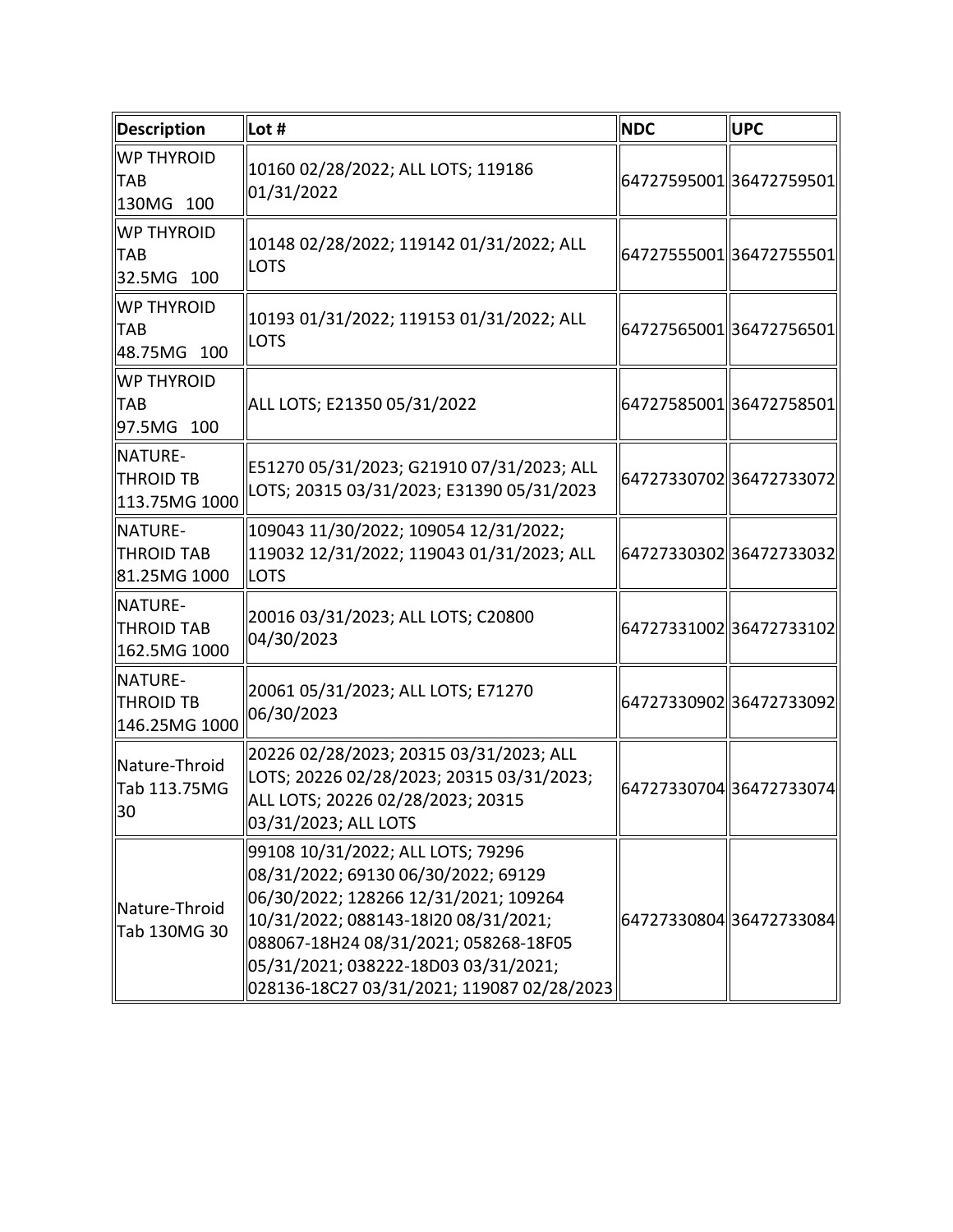| <b>Description</b>                  | Lot #                                                                                                                                                                                                                                                                                                                                                                                          | <b>NDC</b> | <b>UPC</b>               |
|-------------------------------------|------------------------------------------------------------------------------------------------------------------------------------------------------------------------------------------------------------------------------------------------------------------------------------------------------------------------------------------------------------------------------------------------|------------|--------------------------|
| Nature-Throid<br>Tab 130MG 60       | 128266 12/31/2021; ALL LOTS; 99120<br>10/31/2022; 99108 10/31/2022; 038222-18D04<br>03/31/2021; 69130 06/30/2022; 119143<br>11/30/2022; 088143-18I18 08/31/2021;<br>088121-18H27 08/31/2021; 058268-18F06<br>05/31/2021; 79296 08/31/2022                                                                                                                                                      |            | 64727330805 36472733085  |
| Nature-Throid<br>Tab 130MG 90       | 69130 06/30/2022; D11000 04/30/2023;<br>D21000 05/31/2023; ALL LOTS; 99120<br>10/31/2022; 99119 10/31/2022; 99108<br>10/31/2022; 79307 08/31/2022; 79296<br>08/31/2022; 058268-18F09 05/31/2021;<br>128255 12/31/2021; 119143 11/30/2022;<br>119098 03/31/2023; 088143-18l19 08/31/2021;<br>088132-18l05 08/31/2021; 088121-18H28<br>08/31/2021; 038222-18D05 03/31/2021;<br>128266 12/31/2021 |            | 64727330806 36472733086  |
| Nature-Throid<br>Tab 146.25MG<br>30 | 20061 05/31/2023; ALL LOTS                                                                                                                                                                                                                                                                                                                                                                     |            | 64727330904  36472733094 |
| Nature-Throid<br>Tab 146.25MG<br>60 | 20061 05/31/2023; ALL LOTS                                                                                                                                                                                                                                                                                                                                                                     |            | 64727330905 36472733095  |
| Nature-Throid<br>Tab 146.25MG<br>90 | 20061 05/31/2023; ALL LOTS                                                                                                                                                                                                                                                                                                                                                                     |            | 64727330906 36472733096  |
| Nature-Throid<br>Tab 162.5MG<br>30  | 20016 03/31/2023; 20248 02/28/2023; ALL<br><b>LOTS</b>                                                                                                                                                                                                                                                                                                                                         |            | 64727331004 36472733104  |
| Nature-Throid<br>Tab 162.5MG<br>60  | 20248 02/28/2023; ALL LOTS                                                                                                                                                                                                                                                                                                                                                                     |            | 64727331005 36472733105  |
| Nature-Throid<br>Tab 162.5MG<br>90  | 20016 03/31/2023; 20248 02/28/2023; ALL<br><b>LOTS</b>                                                                                                                                                                                                                                                                                                                                         |            | 64727331006 36472733106  |
| Nature-Throid<br>Tab 195MG 30       | 20027 03/31/2023; 20259 02/28/2023; ALL<br><b>LOTS</b>                                                                                                                                                                                                                                                                                                                                         |            | 34727331204 33472733124  |
| Nature-Throid<br>Tab 195MG 60       | ALL LOTS; 20027 03/31/2023; 20038<br>04/30/2023; 20259 02/28/2023                                                                                                                                                                                                                                                                                                                              |            | 34727331205  33472733125 |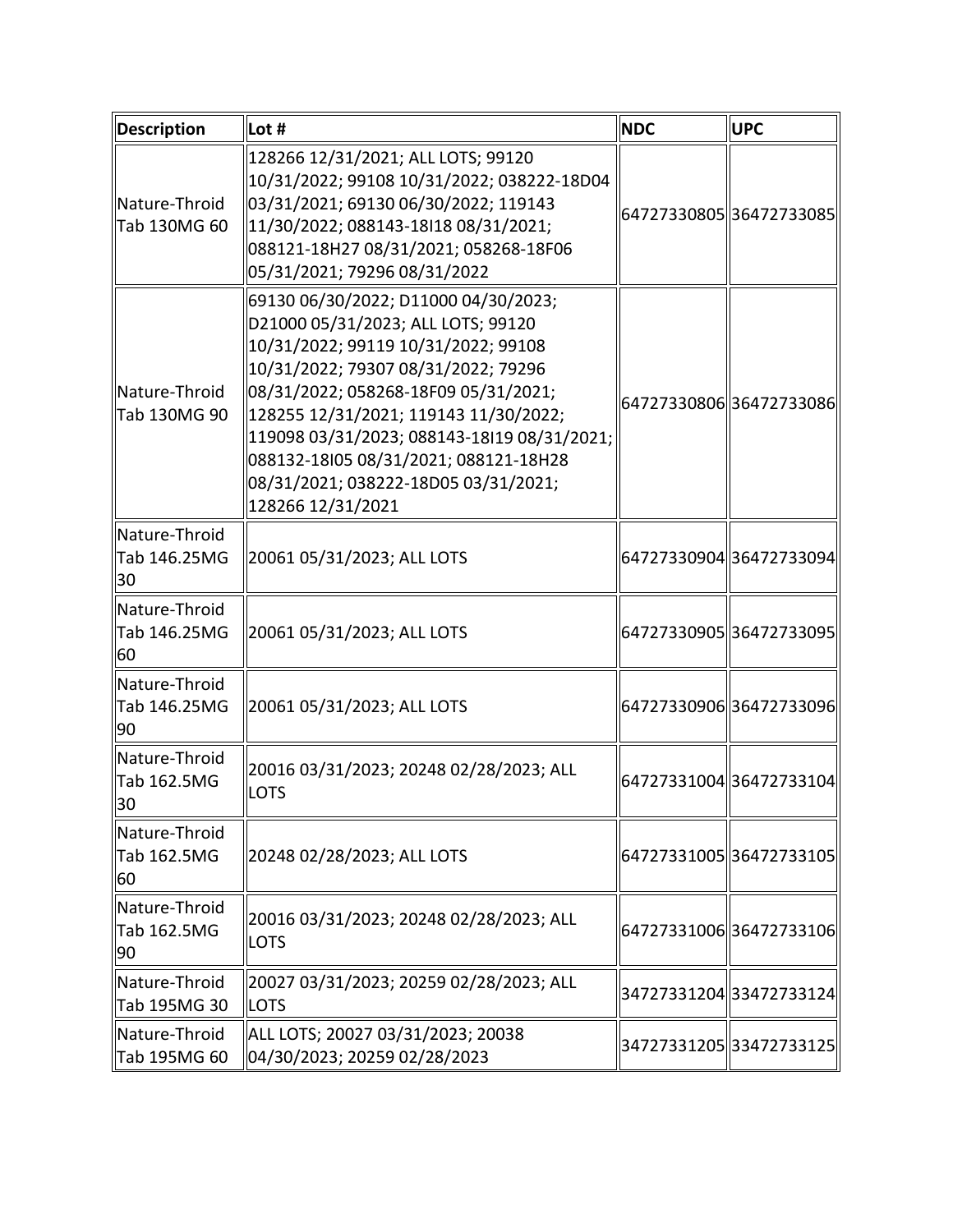| Description                    | Lot #                                                                                                                                                                                                                                                                                                                                                                                                                                                                                                                                                                                                           | <b>NDC</b> | <b>UPC</b>               |
|--------------------------------|-----------------------------------------------------------------------------------------------------------------------------------------------------------------------------------------------------------------------------------------------------------------------------------------------------------------------------------------------------------------------------------------------------------------------------------------------------------------------------------------------------------------------------------------------------------------------------------------------------------------|------------|--------------------------|
| Nature-Throid<br>Tab 195MG 90  | D41000 05/31/2023; ALL LOTS; 20259<br>02/28/2023; 20027 03/31/2023; 20038<br>04/30/2023                                                                                                                                                                                                                                                                                                                                                                                                                                                                                                                         |            | 34727331206 33472733126  |
| Nature-Throid<br>Tab 32.5MG 30 | 117136-17L13 12/31/2020; 39131 03/31/2022;<br>99307 09/30/2022; 59065 11/30/2020; 19096<br>01/31/2022; 127202-17L16 12/31/2020;<br>117136-17L14 12/31/2020; ALL LOTS; 098178-<br>18K06 10/31/2021; 088110-18l04 08/31/2021;<br>068216-18G17 07/31/2021; 038124-18D16<br>03/31/2021; 038135-18F12 03/31/2021;<br>038135-18D10 03/31/2021; 038124-18E02<br>03/31/2021; 69229 07/31/2022; 117125-17L07<br>11/30/2020                                                                                                                                                                                               |            | 64727329904 36472732994  |
| Nature-Throid<br>Tab 32.5MG 60 | 19096 01/31/2022; ALL LOTS; 99307<br>09/30/2022; 69229 07/31/2022; 39131<br>03/31/2022; 127299-18A13 01/31/2021;<br>117125-17L08 11/30/2020; 098178-18K07<br>10/31/2021; 088110-18H31 08/31/2021;<br>068216-18G16 07/31/2021; 038135-18F13<br>03/31/2021; 117136-17L12 12/31/2020; 59065<br>11/30/2020                                                                                                                                                                                                                                                                                                          |            | 64727329905 36472732995  |
| Nature-Throid<br>Tab 32.5MG 90 | 99307 09/30/2022; 20204 05/31/2023; 20215<br>05/31/2023; 39131 03/31/2022; 39153<br>02/28/2022; 59065 11/30/2020; 59267<br>11/30/2020; 69229 07/31/2022; 99186<br>11/30/2022; ALL LOTS; 038124-18E03<br>03/31/2021; 19096 01/31/2022; 89252<br>09/30/2022; 028137-18C19 03/31/2021;<br>068216-18G11 07/31/2021; 127299-18A14<br>01/31/2021; 028126-18C03 02/28/2021;<br>038124-18D17 03/31/2021; 038135-18F11<br>03/31/2021; 018226-18B26 02/28/2021;<br>088251-18l20 09/30/2021; 117125-17L10<br>11/30/2020; 098178-18K08 10/31/2021; 10082<br>03/31/2023; 117125-17L09 11/30/2020;<br>088110-18H30 08/31/2021 |            | 64727329906  36472732996 |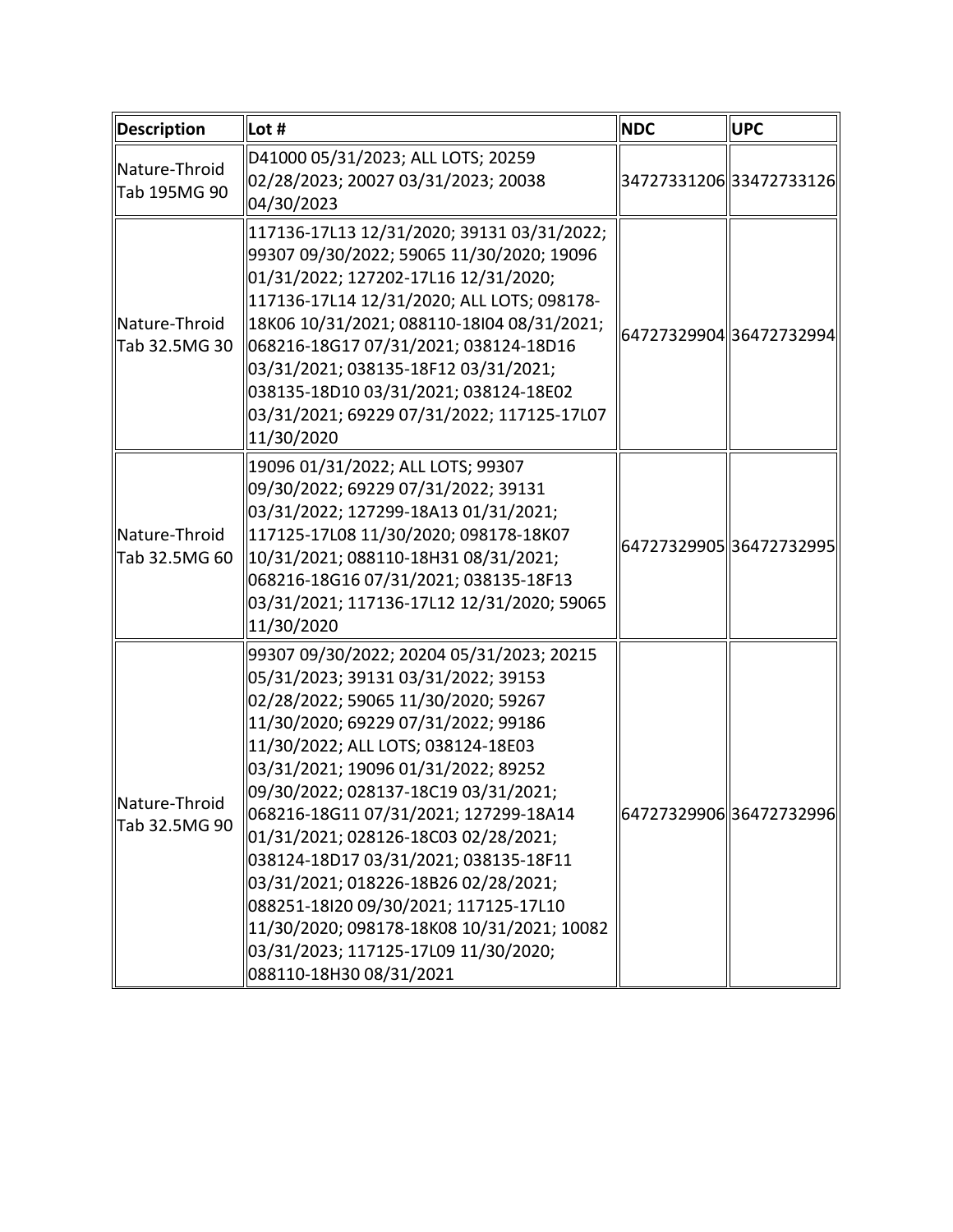| <b>Description</b>                 | Lot #                                                                                                                                                                                                                                                                                                                                                                                                                                                                                                                                                      | <b>NDC</b> | <b>UPC</b>              |
|------------------------------------|------------------------------------------------------------------------------------------------------------------------------------------------------------------------------------------------------------------------------------------------------------------------------------------------------------------------------------------------------------------------------------------------------------------------------------------------------------------------------------------------------------------------------------------------------------|------------|-------------------------|
| Nature-Throid<br>Tab 48.75MG<br>30 | 088262-18I26 08/31/2021; 89118 10/31/2022;<br>69230 07/31/2022; 69141 06/30/2022; 39120<br>03/31/2022; 098209-18K02 10/31/2021; ALL<br>LOTS; 088096-18I10 08/31/2021; 068227-<br>18G14 07/31/2021; 048182-18F25 05/31/2021;<br>028051-18B22 02/28/2021; 19085 01/31/2022                                                                                                                                                                                                                                                                                   |            | 64727330204 36472733024 |
| Nature-Throid<br>Tab 48.75MG<br>60 | 19085 01/31/2022; ALL LOTS; 89118<br>10/31/2022; 69230 07/31/2022; 69141<br>06/30/2022; 39120 03/31/2022; 098209-18K01<br>  10/31/2021; 088096-18I07 08/31/2021;<br>068227-18G13 07/31/2021; 048182-18F26<br>05/31/2021; 028051-18B23 02/28/2021;<br>028266-18C29 03/31/2021                                                                                                                                                                                                                                                                               |            | 64727330205 36472733025 |
| Nature-Throid<br>Tab 48.75MG<br>90 | 39120 03/31/2022; 068227-18G12 07/31/2021;<br>E31270 05/31/2023; ALL LOTS; 89118<br>10/31/2022; 69230 07/31/2022; 69141<br>06/30/2022; 59298 02/28/2021; 119298<br>01/31/2023; 098209-18J31 10/31/2021;<br>088096-18l06 08/31/2021; 048182-18F27<br>05/31/2021; 028266-18C30 03/31/2021;<br>028051-18B21 02/28/2021; 19085 01/31/2022                                                                                                                                                                                                                      |            | 64727330206 36472733026 |
| Nature-Throid<br>Tab 65MG 30       | ALL LOTS; 128042 01/31/2022; 19118<br>02/28/2022; 49223 11/30/2020; 59054<br>02/28/2021; 69107 06/30/2022; 69118<br>06/30/2022; 108073-18K15 10/31/2021; 99075<br>10/31/2022; 99285 09/30/2022; 79285<br>07/31/2022; 028021-18D08 03/31/2021;<br>  107114-17K22 11/30/2020; 028084-18B26<br>02/28/2021; 028224-18C11 02/28/2021;<br>038093-18D03 03/31/2021; 048031-18D23 <br>04/30/2021; 107114-17K20 11/30/2020;<br>058076-18H22 06/30/2021; 078023-18G31<br>07/31/2021; 097123-17K01 10/31/2020;<br>098027-18128 09/30/2021; 058043-18G24<br>06/30/2021 |            | 64727330004 36472733004 |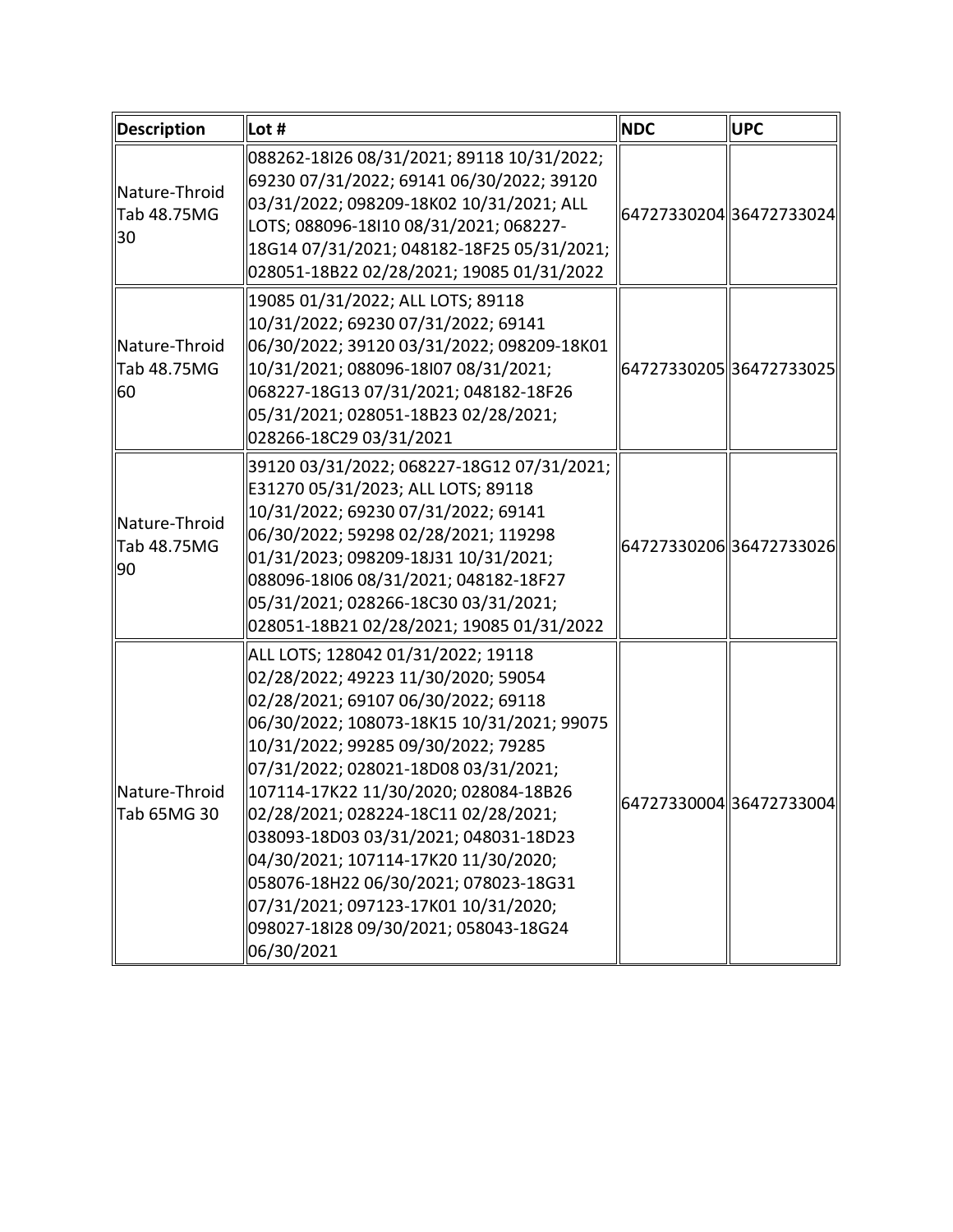| <b>Description</b>           | $\ $ Lot #                                                                                                                                                                                                                                                                                                                                                                                                                                                                                                                                                                                                                                                                                                                                                                                                                                                                                                                                                                                                                                                                                                                                                                                   | <b>NDC</b> | <b>UPC</b>              |
|------------------------------|----------------------------------------------------------------------------------------------------------------------------------------------------------------------------------------------------------------------------------------------------------------------------------------------------------------------------------------------------------------------------------------------------------------------------------------------------------------------------------------------------------------------------------------------------------------------------------------------------------------------------------------------------------------------------------------------------------------------------------------------------------------------------------------------------------------------------------------------------------------------------------------------------------------------------------------------------------------------------------------------------------------------------------------------------------------------------------------------------------------------------------------------------------------------------------------------|------------|-------------------------|
| Nature-Throid<br>Tab 65MG 60 | 117148-18A08 01/31/2021; 128042<br>01/31/2022; 19118 02/28/2022; 49223<br>11/30/2020; 69118 06/30/2022; 99075<br>10/31/2022; 028021-18D09 03/31/2021; ALL<br>LOTS; 108073-18K14 10/31/2021; 59043<br>02/28/2021; 99285 09/30/2022; 028224-18C10<br>02/28/2021; 098027-18I27 09/30/2021;<br>097123-17K02 10/31/2020; 078023-18G28<br>07/31/2021; 058076-18H20 06/30/2021;<br>058043-18G25 06/30/2021; 048031-18D24<br>04/30/2021; 038093-18D04 03/31/2021; 79285<br>07/31/2022; 107114-17K19 11/30/2020;<br>028084-18B27 02/28/2021                                                                                                                                                                                                                                                                                                                                                                                                                                                                                                                                                                                                                                                           |            | 64727330005 36472733005 |
| Nature-Throid<br>Tab 65MG 90 | 129186 01/31/2023; 128042 01/31/2022;<br>127235-18A29 01/31/2021; 127235-18A20<br>01/31/2021; 127224-18A17 01/31/2021;<br>129197 01/31/2023; ALL LOTS; 69118<br>06/30/2022; 117307-17K30 11/30/2020;<br>117167-17K17 11/30/2020; 119021<br>01/31/2023; 129208 03/31/2023; 19118<br>02/28/2022; 29236 02/28/2022; 49192<br>11/30/2020; 59043 02/28/2021; 79285<br>07/31/2022; 89130 09/30/2022; 89230<br>09/30/2022; 99075 10/31/2022; 99285<br>09/30/2022; 117148-18A05 01/31/2021; 10126<br>04/30/2023; 49223 11/30/2020; 058043-18G26<br>06/30/2021; 117095-17L20 12/31/2020;<br>018204-18B14 02/28/2021; 028084-18B25<br>02/28/2021; 028202-18B24 02/28/2021;<br>028224-18C09 02/28/2021; 028235-18C16<br>03/31/2021; 038093-18D05 03/31/2021;<br>038093-18D10 03/31/2021; 038093-18E17<br>03/31/2021; 107092-17K14 11/30/2020;<br>048031-18D25 04/30/2021; 058076-18H21<br>06/30/2021; 078023-18G29 07/31/2021;<br>078258-18G25 07/31/2021; 078281-18G17<br>07/31/2021; 078292-18H06 07/31/2021;<br>097123-17K06 10/31/2020; 098027-18I26<br>09/30/2021; 10137 04/30/2023; 107114-17K18<br>  11/30/2020; 108073-18K13 10/31/2021;<br>117020-17L13 12/31/2020; 038264-18D17<br>03/31/2021 |            | 64727330006 36472733006 |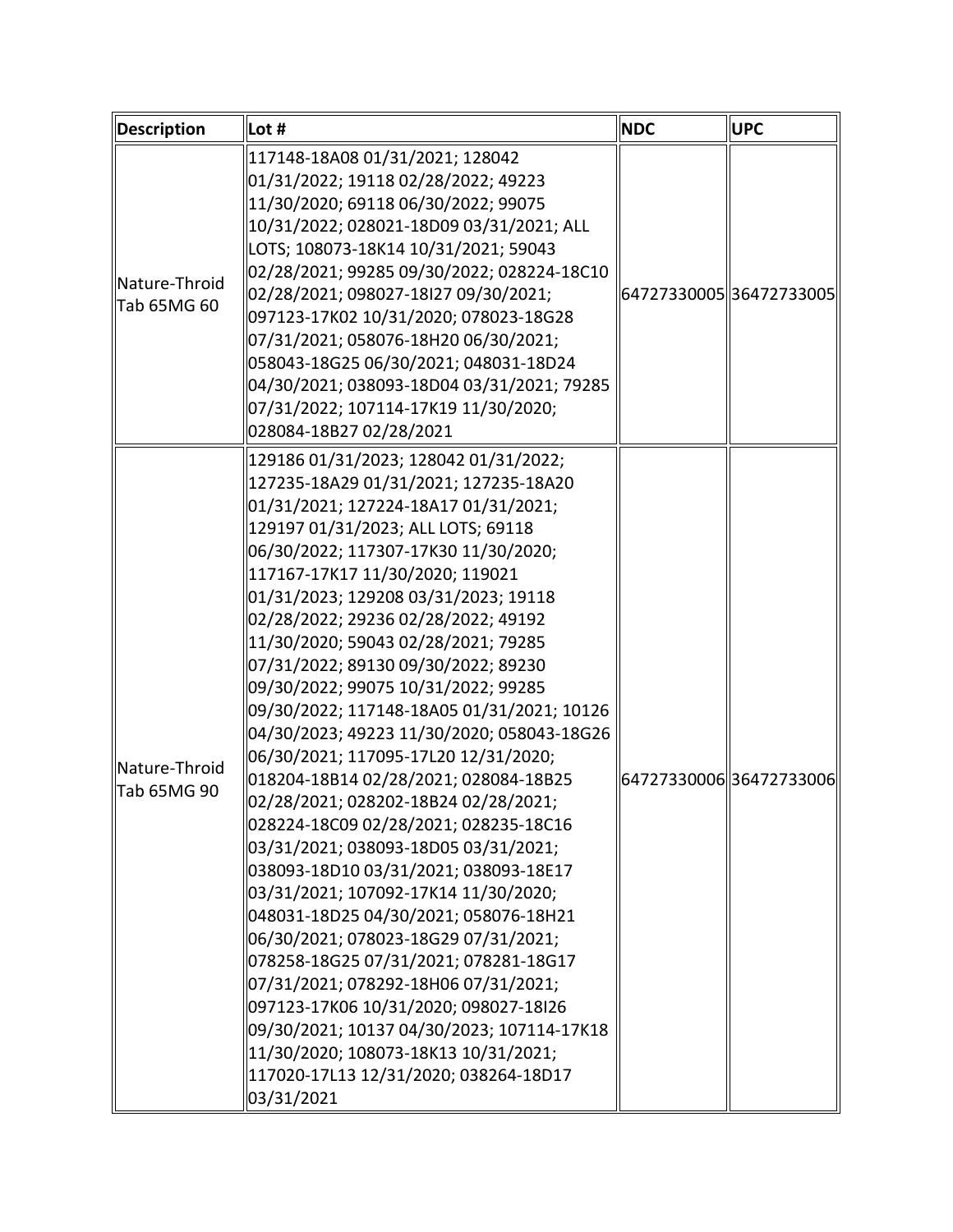| <b>Description</b>                  | Lot #                                                                                                                                                                                                                                                                                                                                                                                                                                                 | <b>NDC</b> | <b>UPC</b>               |
|-------------------------------------|-------------------------------------------------------------------------------------------------------------------------------------------------------------------------------------------------------------------------------------------------------------------------------------------------------------------------------------------------------------------------------------------------------------------------------------------------------|------------|--------------------------|
| Nature-Throid<br>Tab 81.25MG<br>30  | 109054 12/31/2022; ALL LOTS                                                                                                                                                                                                                                                                                                                                                                                                                           |            | 64727330304  36472733034 |
| Nature-Throid<br>Tab 81.25MG<br>60  | 109054 12/31/2022; ALL LOTS                                                                                                                                                                                                                                                                                                                                                                                                                           |            | 64727330305  36472733035 |
| Nature-Throid<br>Tab 81.25MG<br>90  | 109054 12/31/2022; ALL LOTS                                                                                                                                                                                                                                                                                                                                                                                                                           |            | 64727330306  36472733036 |
| Nature-Throid<br>Tab 97.5MG 30      | ALL LOTS; 048128-18G10 05/31/2021; 109286<br>10/31/2022; 99142 10/31/2022; 79018<br>07/31/2022; 49125 04/30/2022; 127246-18A25<br>01/31/2021; 119109 11/30/2022; 108104-<br>18K16 10/31/2021; 078034-18H08 07/31/2021;<br>028159-18C03 02/28/2021; 028063-18C28<br>03/31/2021; 018257-18B06 01/31/2021;<br>018045-18B23 02/28/2021; 088240-18l17<br>09/30/2021                                                                                        |            | 64727330504 36472733054  |
| Nature-Throid<br>Tab 97.5MG 60      | 109286 10/31/2022; ALL LOTS; 99142<br>10/31/2022; 018045-18B24 02/28/2021; 79018<br>07/31/2022; 49125 04/30/2022; 127246-18A24<br>01/31/2021; 088240-18I13 09/30/2021;<br>078034-18H09 07/31/2021; 048128-18G11<br>05/31/2021; 028063-18C29 03/31/2021;<br>028159-18C04 02/28/2021; 108104-18K19<br>10/31/2021                                                                                                                                        |            | 64727330505  36472733055 |
| Nature-Throid<br>Tab 97.5MG 90      | 89152 09/30/2022; E41270 05/31/2023; 99142<br>10/31/2022; 79018 07/31/2022; 49234<br>03/31/2022; 49125 04/30/2022; 119065<br>01/31/2023; 109286 10/31/2022; 108104-<br>18K20 10/31/2021; 078034-18H15 07/31/2021;<br>048128-18G12 05/31/2021; 048095-18E01<br>04/30/2021; 038286-18D19 03/31/2021;<br>028159-18C06 02/28/2021; 028159-18C02<br>02/28/2021; 028052-18C21 03/31/2021;<br>018151-18A26 01/31/2021; ALL LOTS; 088240-<br>18 14 09/30/2021 |            | 64727330506 36472733056  |
| WP Thyroid Tab<br>113.75MG<br>1,000 | ALL LOTS; E31500 06/30/2022                                                                                                                                                                                                                                                                                                                                                                                                                           |            | 64727615002 36472761502  |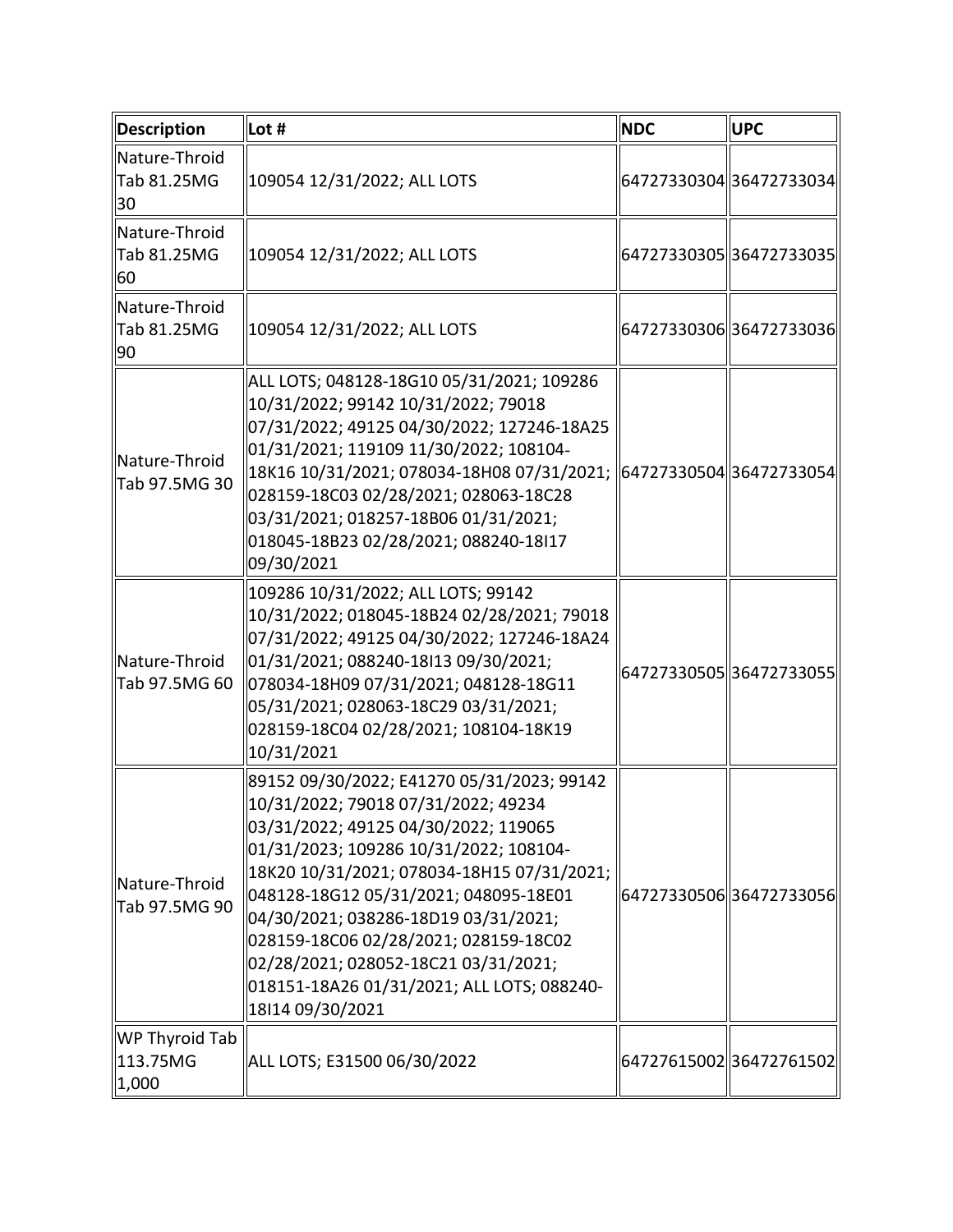| <b>Description</b>              | $\ $ Lot #                  | <b>NDC</b> | UPC                      |
|---------------------------------|-----------------------------|------------|--------------------------|
| WP Thyroid Tab<br>113.75MG 30   | ALL LOTS; E31500 06/30/2022 |            | 64727615004 36472761504  |
| WP Thyroid Tab<br>113.75MG 60   | ALL LOTS; E31500 06/30/2022 |            | 64727615005 36472761505  |
| WP Thyroid Tab<br>113.75MG 90   | ALL LOTS; E31500 06/30/2022 |            | 64727615006 36472761506  |
| WP Thyroid Tab<br>130MG 1,000   | 10115 02/28/2022; ALL LOTS  |            | 64727595002 36472759502  |
| WP Thyroid Tab<br>130MG 30      | 119186 01/31/2022; ALL LOTS |            | 64727595004  36472759504 |
| WP Thyroid Tab<br>130MG 60      | 119186 01/31/2022; ALL LOTS |            | 64727595005 36472759505  |
| WP Thyroid Tab<br>130MG 90      | 119186 01/31/2022; ALL LOTS |            | 64727595006 36472759506  |
| WP Thyroid Tab<br>la6.25MG 30   | ALL LOTS; F21530 06/30/2022 |            | 64727545004 36472754504  |
| WP Thyroid Tab<br>16.25MG 60    | ALL LOTS; F21530 06/30/2022 |            | 64727545005 36472754505  |
| WP Thyroid Tab<br>16.25MG 90    | ALL LOTS; F21530 06/30/2022 |            | 64727545006 36472754506  |
| WP Thyroid Tab<br>32.5MG 1,000  | 10182 01/31/2022; ALL LOTS  |            | 64727555002 36472755502  |
| 32.5MG 30                       | 01/31/2022                  |            | 64727555004 36472755504  |
| WP Thyroid Tab<br>32.5MG 60     | 10148 02/28/2022; ALL LOTS  |            | 64727555005 36472755505  |
| 32.5MG 90                       | <b>LOTS</b>                 |            | 64727555006 36472755506  |
| WP Thyroid Tab<br>48.75MG 1,000 | 119153 01/31/2022; ALL LOTS |            | 64727565002 36472756502  |
| WP Thyroid Tab<br>48.75MG 30    | 10193 01/31/2022; ALL LOTS  |            | 64727565004 36472756504  |
| WP Thyroid Tab<br>48.75MG 60    | ALL LOTS; 10193 01/31/2022  |            | 64727565005 36472756505  |
| 48.75MG 90                      | 02/28/2022                  |            | 64727565006 36472756506  |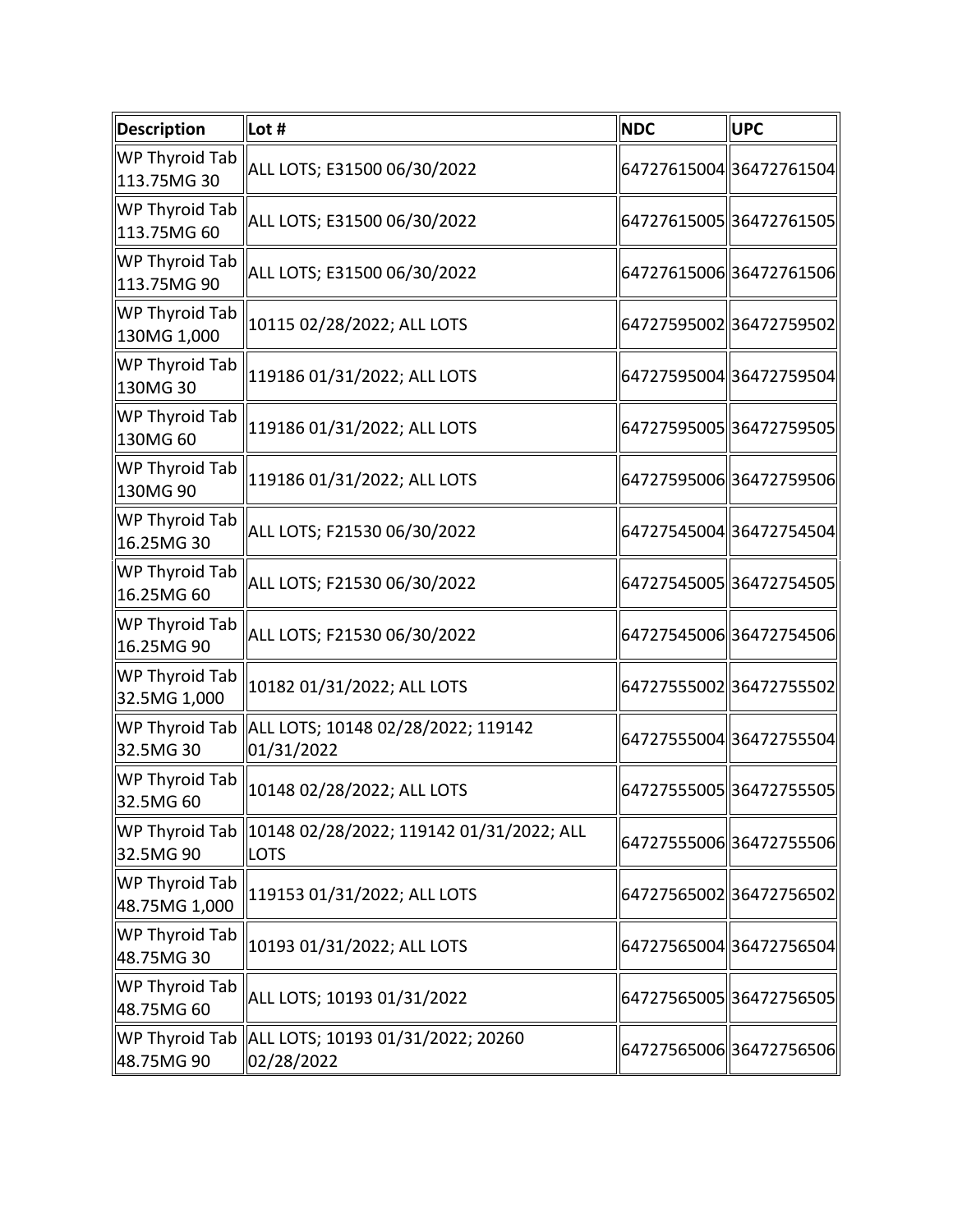| Description                     | Lot #                                                                                                                                     | <b>NDC</b>              | <b>UPC</b> |
|---------------------------------|-------------------------------------------------------------------------------------------------------------------------------------------|-------------------------|------------|
| WP Thyroid Tab<br>65MG 1,000    | 118148-18K21 11/30/2020; 118180<br>11/30/2020; 119221 11/30/2021; ALL LOTS                                                                | 64727575002 36472757502 |            |
| WP Thyroid Tab<br>65MG 30       | 119243 12/31/2021; ALL LOTS; 119254<br>12/31/2021; 119221 11/30/2021; 118179-<br>18K20 11/30/2020; 109021 11/30/2021; 59309<br>10/31/2020 | 64727575004 36472757504 |            |
| WP Thyroid Tab<br>65MG 60       | 109021 11/30/2021; 118179-18K19<br>11/30/2020; 119221 11/30/2021; 59309<br>10/31/2020; ALL LOTS                                           | 64727575005 36472757505 |            |
| WP Thyroid Tab<br>65MG 90       | 119198 11/30/2021; ALL LOTS; 119221<br>11/30/2021; 109021 11/30/2021; 59309<br>10/31/2020; 118179-18K26 11/30/2020                        | 64727575006 36472757506 |            |
| WP Thyroid Tab<br>81.25MG 1,000 | ALL LOTS; E11350 05/31/2022                                                                                                               | 6472760500236472760502  |            |
| WP Thyroid Tab<br>81.25MG 30    | ALL LOTS; E13350 05/31/2022                                                                                                               | 64727605004 36472760504 |            |
| WP Thyroid Tab<br>81.25MG 60    | E11350 05/31/2022; ALL LOTS                                                                                                               | 64727605005 36472760505 |            |
| WP Thyroid Tab<br>81.25MG 90    | ALL LOTS; E11350 05/31/2022                                                                                                               | 64727605006 36472760506 |            |
| WP Thyroid Tab<br>97.5MG 1,000  | ALL LOTS; E21350 05/31/2022                                                                                                               | 64727585002 36472758502 |            |
| WP Thyroid Tab<br>97.5MG 30     | ALL LOTS; E21350 05/31/2022                                                                                                               | 64727585004 36472758504 |            |
| WP Thyroid Tab<br>97.5MG 60     | ALL LOTS; E21350 05/31/2022                                                                                                               | 64727585005 36472758505 |            |
| WP Thyroid Tab<br>97.5MG 90     | E21350 05/31/2022; ALL LOTS                                                                                                               | 64727585006 36472758506 |            |

 than the required 90% of the active ingredient. This recall is to the consumer level. RLC Labs is recalling ALL LOTS of the above items due to samples tested found to contain less

 **PLEASE NOTE: The below items were included on an earlier recall notice. It is confirmed that these products are NOT subject to this recall and are safe to stock and distribute. Do not return these products as recalled product in conjunction with this event.** 

| Description                     | ∥Lot #                | <b>INDC</b>  | <b>IUPC</b> |
|---------------------------------|-----------------------|--------------|-------------|
| WESTHROID TAB 65MG (1GR)<br>100 | <b>IALL</b><br>. LOTS | 164727707301 | 36472770731 |